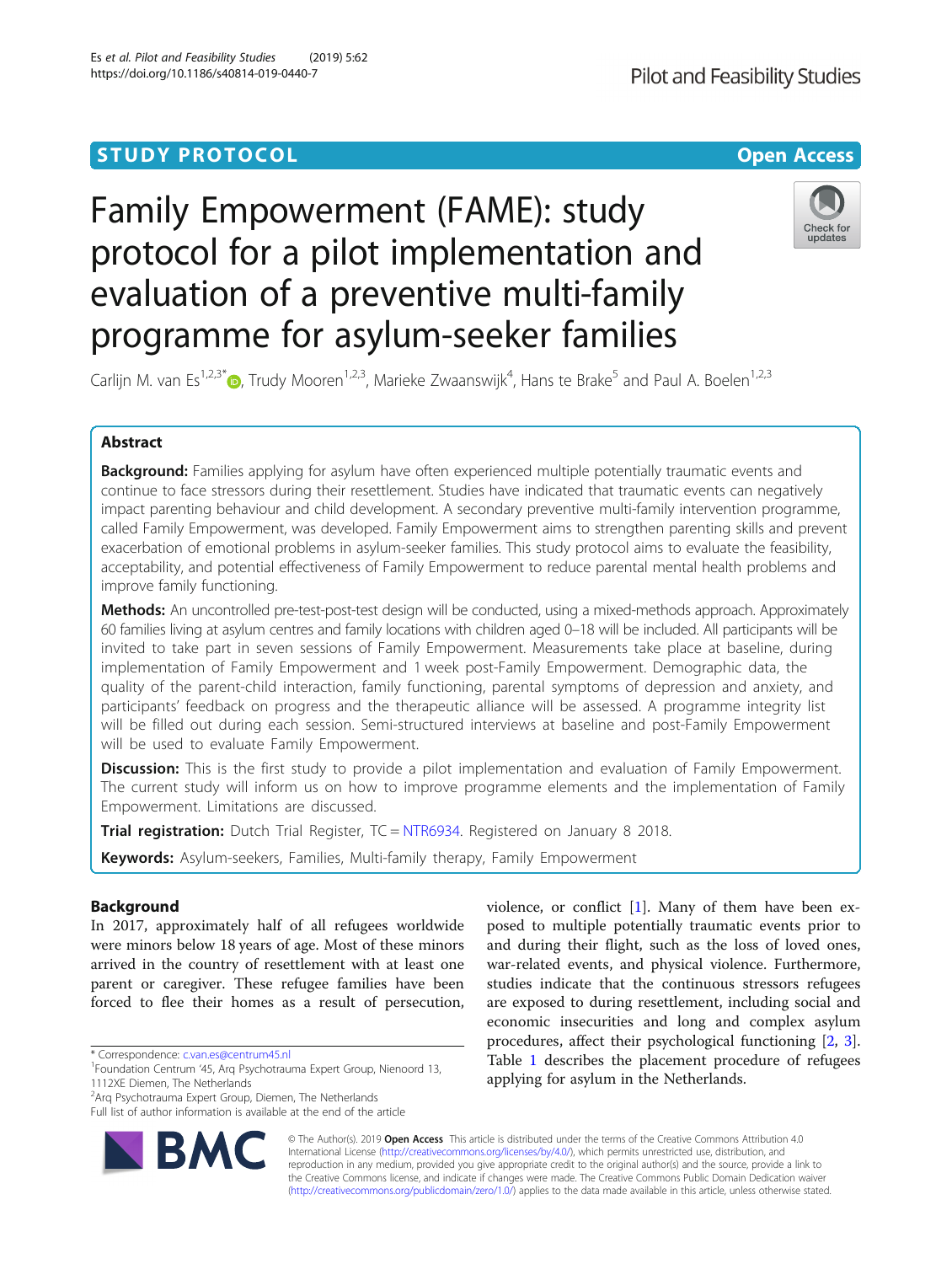## <span id="page-1-0"></span>Table 1 Placement of refugee families in the Netherlands

Refugees applying for asylum in the Netherlands first report to an 'application centre' where they receive shelter, medical care, and guidance. During the first phase of the asylum procedure, they are accommodated in a 'process reception centre'. Asylum-seeker families are then placed in an asylum centre that provides them with basic needs, such as food and a roof over their heads, until their asylum application is granted or rejected. Children under the age of 18 have the right to shelter when their asylum application has been rejected. If the application is rejected and the family does not leave the Netherlands within 28 days, families are placed in a 'family facility', where they are prepared for deportation. In these centres, families have access to a limited level of facilities [\[4](#page-7-0)]. When the children turn 18, their right to shelter ends. As a result of the circumstances in family facilities, including limited financial resources, freedom-restricting measures, and insecurity concerning deportation, an increased level of distress can be expected here [[5,](#page-7-0) [6](#page-7-0)].

The accumulation of disruptive events and circumstances before and during the flight and the stressors inextricably linked with migration and resettlement can affect the psychological functioning of asylum-seeker families [[2](#page-7-0), [7\]](#page-7-0). Although studies indicate that most refugees do not develop mental health disorders, a substantial minority develops adverse emotional reactions and stress-related complaints, such as difficulty concentrating, sleeping problems, and irritability [\[8](#page-7-0), [9\]](#page-7-0). Such complaints can impact the daily lives of refugee children, including their educational achievements, social functioning, and family interactions [[9,](#page-7-0) [10\]](#page-7-0).

Asylum-seeker children cannot be seen in isolation from the context and environment in which they grow up. Their parents often have to deal with their own distressing experiences, losses, and continuous stressors. As a result, they are at risk of developing stress-related complaints, which can undermine their parenting skills. For example, they can be less emotionally available, less structuring, and less supporting towards their children [[11\]](#page-7-0). Additionally, exposure to traumatic situations can disrupt the parents' and child's capacity to mentalize, which refers to the ability to reflect upon and understand the state of mind of yourself and the other [[12](#page-7-0), [13\]](#page-7-0). A reduced capacity to mentalize may negatively affect the development of healthy attachment relationships between parents and their children and consequently affect the overall development of the child [[12](#page-7-0), [13\]](#page-7-0). However, clinical experience suggests that the detrimental impact of stress-related complaints on parenting skills can be counteracted by focusing on social and psychological support to help families adapt after distressing events [[6,](#page-7-0) [9\]](#page-7-0). A recent review showed that studies focusing on preventive programmes addressing asylum-seeker families have been scarce so far [[9](#page-7-0)].

Multi-family therapy (MFT) has been developed by Laqueur et al. [\[14](#page-7-0)] in order to improve family functioning and strengthen social support. MFT has since been adapted to meet the needs of various groups, including patients who suffer from symptoms of anorexia,

schizophrenia, depression, and conduct disorder [[15](#page-7-0), [16\]](#page-7-0). MFT is a psychosocial intervention for a group of at least two families including at least two family members from different generations [\[17](#page-7-0)]. Since its development, MFT has been conducted with a variety of theoretical models, illnesses, disorders, and populations [\[18](#page-7-0)]. The frequency, duration, and number of sessions differ across settings and populations. Activities are adapted for each specific setting and population. MFT focuses on issues or concerns that families have in common and that are directly or indirectly related to family interactions. Sessions focus on strengthening interfamilial relations. For over 10 years, MFT has been provided to refugee families at the Foundation Centrum '45, a Dutch centre for specialist diagnostics and treatment of people with complex psychotrauma complaints.

At the Foundation Centrum '45, MFT has, so far, mainly been offered to families with severe mental health problems and impaired family functioning. The main principles underlying MFT can also be applied in a preventive programme. Accordingly, therapists and researchers at the Foundation Centrum '45 developed a secondary preventive programme for asylum-seeker families based on MFT: Family Empowerment (FAME). FAME addresses families who live under stressful circumstances in asylum centres and family facilities and who may experience the impact of stress-related complaints on parenting, individual mental health, and family functioning. The programme addresses families with diverse cultural backgrounds. As described in more detail below, during FAME, a varying number of five to eight families gather in one room in weekly sessions of approximately 2–3 h for seven consecutive weeks. The aim is to reinforce parenting skills and social support, to improve family functioning and to prevent further development of emotional problems. FAME focuses on activating the families' own resources and knowledge and allows families to exchange their perspectives, feedback, support, and knowledge. Skills can be developed and practised in a safe environment. Mentalization plays an important role in FAME, as the programme aims to stimulate reflection on one's own and others' thought processes and emotions [\[6\]](#page-7-0).

Although FAME has previously been offered at a family facility, the effects of the programme have not yet been evaluated systematically [\[6\]](#page-7-0). Weine [\[19](#page-7-0)] proposed a cycle for developing and evaluating preventive programmes for refugee families based on empirical evidence. This cycle encompasses five steps, namely step 0, foundational activities; step 1, template preparation; step 2, situation-specific adaptation; step 3, intervention trial; and step 4, new situations. The development of the FAME manual is in line with both the foundational activities (step 0) and the template preparation (step 1) [\[6](#page-7-0)].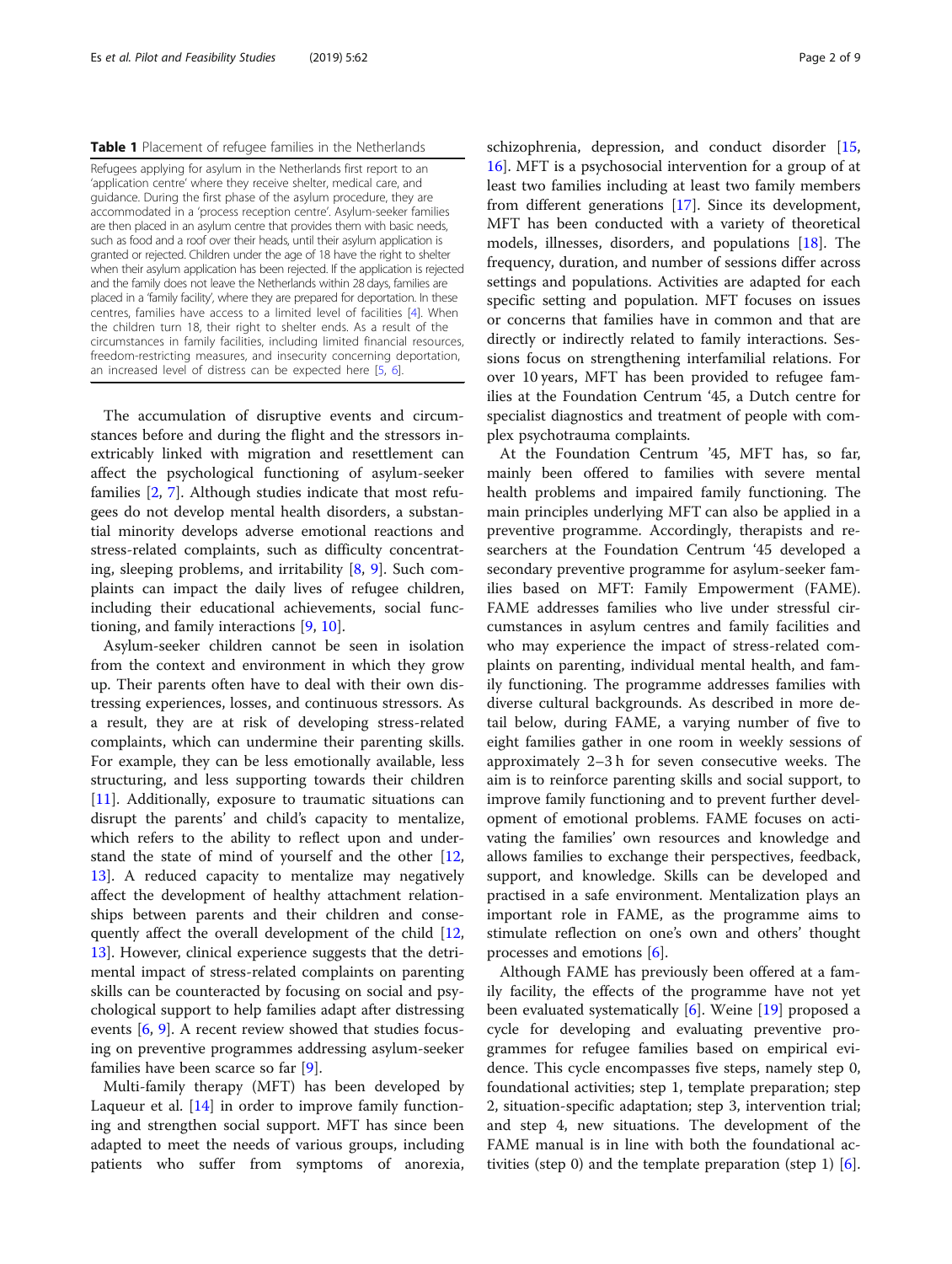The manual describes programme elements that have been developed based on empirical evidence and clinical experience with refugees and MFT [\[6\]](#page-7-0). Step 2, situation-specific adaption, was conducted as the programme elements were adapted to fit the needs of asylum-seeker families living in asylum centres and family facilities. The resulting FAME programme adheres to the principles and approaches as described in the manual and incorporates situation-specific adaptations. The aim of the current study is to realize step 3 of the cycle proposed by Weine [[19](#page-7-0)]: performing a pilot intervention trial, to demonstrate programme characteristics such as feasibility (whether the preventive programme is doable), acceptability (whether families and trainers accept the programme), and potential effectiveness (whether the programme coincides with positive changes in key outcomes). This precedes the final step (step 4), namely 'new situations', which includes conducting intervention trials at other sites and in other contexts.

# **Objectives**

The current pilot study aims to evaluate the feasibility, acceptability, and potential effectiveness of FAME to reduce parental mental health problems and improve family functioning. As families living in family locations might suffer from increased levels of distress, we expect these families to have more difficulties concerning the parent-child relationship, parental symptoms, and family functioning than families living in asylum centres. Therefore, baseline distress levels of both categories of families will be compared. Specifically, the objectives are to determine:

- 1. Whether it is feasible to offer FAME to families living in Dutch asylum centres and family facilities.
- 2. Whether FAME is acceptable to asylum-seeker families.
- 3. Whether undergoing FAME coincides with a reduction in parental symptoms of anxiety and depression and improvement in family functioning.
- 4. Baseline differences and similarities in the parentchild relationship, parental symptoms of anxiety and depression, and family functioning between families living in asylum centres and families living in family facilities.

# Methods/design

# Trial design

An uncontrolled, two-group pre-test-post-test design will be conducted, using a mixed-methods approach. Standardized questionnaires, semi-structured interviews, an observational scale, and a (self-constructed) programme integrity list will be used. The programme, including measurements, will take approximately 10 weeks per group.

## **Participants**

Study participants will be recruited from the asylum-seeker family population in the Netherlands. Families will be selected through convenience sampling. Eligible families must meet the following criteria: (1) at least one caregiver participates in FAME, (2) at least one child aged 0–18 participates, and (3) the family lives in an asylum centre or family facility. Participants who are not able to function in a group, as reported by health teams of the family facility or asylum centre, are not eligible for this study. For example, participants who are likely to experience difficulties communicating in a group setting as a result of severe psychiatric illness, such as psychosis, will be excluded. Families with psychiatric problems, such as posttraumatic stress disorder or depression, who are likely to be able to benefit from FAME are included in the study. This will be discussed with the health teams prior to inviting the families to take part in the information session about FAME. Each group will include approximately five to eight families. Families will be divided over the groups based on the age of their child (0–5, 6–12, 13–18). However, this division cannot be followed strictly, for example, because some families have children in more than one age category. Therefore, the division will be used merely as a guideline. If there are multiple children in a family, parents are asked with which child they experience most difficulties and will be allocated to the age group of that child. All children of the family are invited to take part in the programme.

As this is a pilot implementation and evaluation of a programme that has not been studied previously, it was not considered appropriate to conduct a reliable sample size calculation. We aim to include approximately five living locations. In each location, we will recruit two groups of approximately six families. This will result in a total sample size of approximately 60 families  $(5 \times 2 \times 6)$ . One or two parents and approximately one to two children of each family will take part, resulting in a total number of approximately 90 parents and 90 children.

# Intervention

FAME is offered to families living in family locations and asylum centres. FAME encompasses seven sessions. Apart from the introduction session and final evaluation session, each session has a similar structure. The sessions start with an energizing activity to warm up the participants and promote positive group interactions. Subsequently, the main activity, representing the central theme of the session, takes place. The themes and activities of FAME are based on the metaphor 'the bucket and the treasure chest'. The bucket is a metaphor for the number of stressful factors and problems families are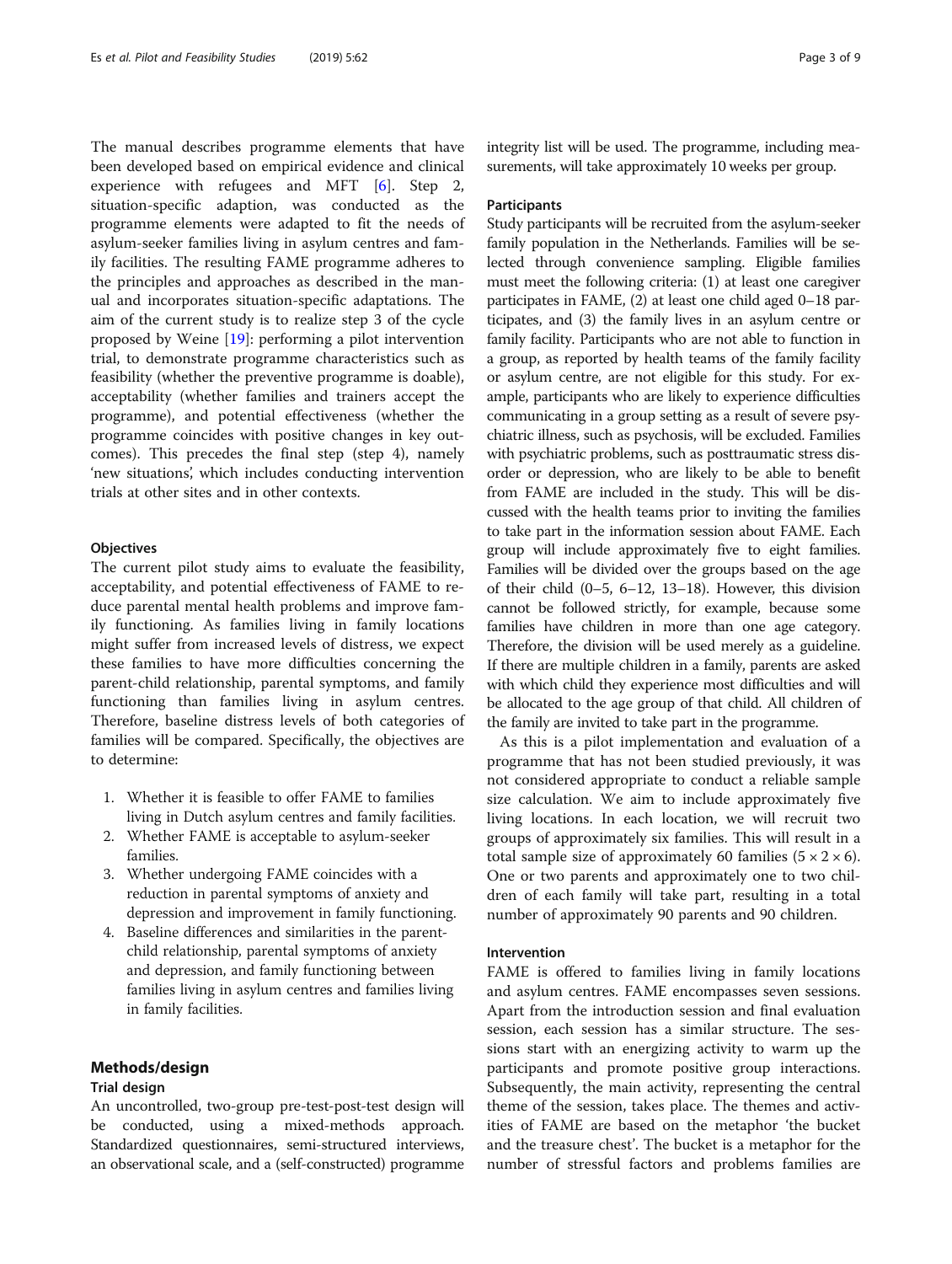exposed to. The bucket is filled with soluble and insoluble problems. The treasure chest represents the sources of support the families have. During the programme, families and trainers will focus on questions such as: 'What are sources of stress in the bucket, and what are sources of support in the treasure chest?' The bucket and treasure chest can be found in the manual of FAME [[6](#page-7-0)]. The role of the trainer can be described as an 'eagle', as he or she walks around the room and zooms in on important positive or problematic interactions that arise. The family members function as 'consultants' for each other, as they can offer and receive feedback and support. The sessions are ended by reflecting on what the families have discussed and learned. A manual on FAME for families with children aged six to twelve has been published in Dutch [[6\]](#page-7-0). The programme was further adapted to fit the other age groups addressed in this study. Trainers who offer FAME are therapists working at Centrum '45, who have ample experience in working with refugees and asylum-seekers and in working with FAME. Table 2 lists the sessions, themes, and aims of FAME.

# Procedure

Families in both living conditions follow the same procedure. In cooperation with health teams at family facilities and asylum centres throughout the Netherlands, asylum-seeker families will be invited to take part in an introduction session. Participants will be informed about this initial introduction session through flyers and verbal information offered by local partners and researchers. The aim of the introduction session is to explain certain aspects of the programme, such as the structure, number, and duration of the sessions, and to clarify expectations. Families are given the opportunity to ask any questions they might have. During the week after the introduction session, families that have stated their interest in taking part in the programme will be visited. During this visit, any further questions can be answered. Participants who want to take part in the study are then asked to fill in a written informed consent. Parents fill in an informed consent for their children under the age of 16. Minors over 12 years of age fill in an informed consent as well.

Table 2 Sessions of FAME

| Session                         | Theme                                                       | Aims                                                                                                                                                                                                                                                                                                                                                                                                                              |
|---------------------------------|-------------------------------------------------------------|-----------------------------------------------------------------------------------------------------------------------------------------------------------------------------------------------------------------------------------------------------------------------------------------------------------------------------------------------------------------------------------------------------------------------------------|
| 1. Introduction                 | Introduction of FAME, participants,<br>and therapists       | Parents know the aim of FAME.<br>Mutual expectations are identified.<br>Methods and framework of FAME are explicated.<br>Parents are introduced to the study.<br>Parents and children feel motivated to take part in the group.                                                                                                                                                                                                   |
| 2. Bucket and<br>treasure chest | Stressors and sources of support                            | Parents are aware of the impact of difficulties on thoughts, behaviour, emotions and<br>relationships.<br>Parents recognize difficulties and risk factors.<br>Parents can distinguish between soluble and insoluble problems.<br>Parents experience mutual recognition.<br>Parents start to develop the following insight: you can do something to decrease stress<br>(locus of control).<br>Families have a positive experience. |
| 3. Impact                       | Parent-child relationship and the<br>impact of difficulties | Parents are more aware of their own stress reactions.<br>Parents can differentiate between different stress reactions (e.g. rumination, sadness,<br>sleeping problems).<br>Parents are aware of the impact of their stress on the parent-child relationship.<br>Parents realize how they can aid their children.<br>Parents develop an understanding of what they and their children need to facilitate positive<br>development.  |
| 4. Tools                        | Resources and coping; development<br>of the child           | Parents gain insight in how to deal with difficulties, and how they are already dealing with<br>difficulties.<br>Parents increase and improve their coping strategies, learn from each other.<br>Parents experience positive interactions with each other.<br>Parents know what helps them to control their own emotions.                                                                                                         |
| 5. Discovering                  | Resources and coping; strengths<br>within the family        | Parents become aware of the impact of their own emotions on their child.<br>Parents become aware of how their children perceive the world and emotions of their child.                                                                                                                                                                                                                                                            |
| 6. Treasure map                 | Social support                                              | Parents obtain insight in how they can ask for help.<br>Parents obtain insight in how they can offer help.<br>Parents become more aware of their self-worth.                                                                                                                                                                                                                                                                      |
|                                 | 7. Closing session Concluding FAME; leave-taking            | Looking back: What did you learn?<br>Looking forward: How will you use the things you learned during FAME in the future?<br>Self-confidence of participants is stimulated.<br>Participants develop ideas on how to hold onto and use acquired insights.                                                                                                                                                                           |

Overview of themes and aims for all age groups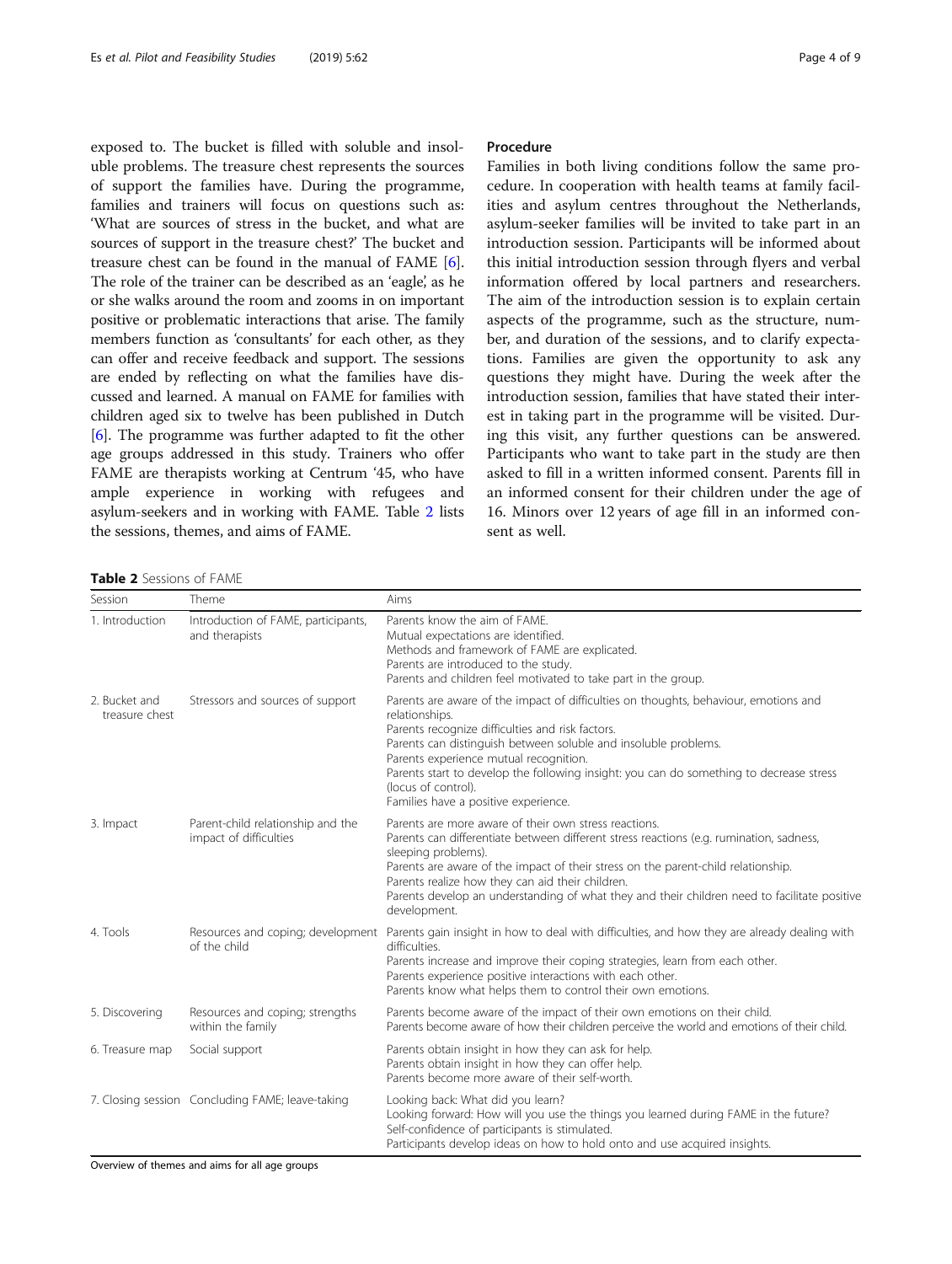Families who agree to take part in the study are subjected to pre-test measures  $(t_1)$ . One of the researchers will either visit them at home or arrange a quiet room. A professional (telephone) interpreter will be provided. During this visit, parents will be asked to fill out questionnaires (see the 'Measurements' section), and a semi-structured interview with the parents will take place. If the participants agree, their semi-structured interviews will be audio-recorded. If the family members agree to take part in videotaping, the parent-child relationship will subsequently be assessed by videotaping the interaction between parent and child for approximately 20 min. Pre-test measures will last approximately 90 min for the parents, and 20 min for the children.

As noted, FAME involves seven weekly 2–3-h sessions. One or two official interpreters will be provided in each group. At the end of each session, the participants are asked to fill in scales measuring their distress and how they rate the session  $(t_2)$ . The scales will be explained by the trainer, who is aided by the interpreters. Moreover, during the sessions, a researcher will evaluate programme integrity using a predetermined programme integrity list (see below). The final assessment  $(t_3)$  takes place in the week after the last session of FAME. The participants will be visited at home or a private room will be arranged. A (telephone) interpreter will be provided. The parents and children aged five and over will take part in individual semi-structured interviews. Parents will fill in questionnaires. Post-test measures will last approximately 65 min for the parents and 30 min for the children. See Table 3 for the schedule of enrolment, intervention, and assessment.

## Measurements

## **Quantitative**

Parents Family functioning will be measured using the Systemic Clinical Outcome and Routine Evaluation (SCORE-15; [\[20\]](#page-7-0)). The SCORE-15 is a 19-item self-report questionnaire that can be used to monitor and report indicators of progress in systemic therapy. It offers an overall measure of family functioning as well as sub-scale scores on the dimensions: strength and adaptability, overwhelmed by difficulties, and disrupted communication. The validity of the SCORE-15 as an index of therapeutic change has been established. The questionnaire demonstrates good test-retest reliability, construct validity, and responsiveness in terms of clinical and reliable change [[21](#page-7-0), [22](#page-7-0)].

Parental symptoms of depression and anxiety will be assessed using the 4-item Patient Health Questionnaire for Depression and Anxiety (PHQ-4; [[23\]](#page-7-0)). The PHQ-4 has been validated in the general population. The total score is an index of anxiety and depression severity [[24\]](#page-7-0).

The following demographics of the participating family members will be collected: age, gender, country of origin,

Table 3 Schedule of enrolment, intervention, and assessment

|                           | Enrolment | Parents |       |       | Children |       |       |
|---------------------------|-----------|---------|-------|-------|----------|-------|-------|
| Time point                |           | $t_1$   | $t_2$ | $t_3$ | $t_1$    | $t_2$ | $t_3$ |
| Enrolment                 |           |         |       |       |          |       |       |
| Eligibility screen        | X         |         |       |       |          |       |       |
| Informed consent          | X         |         |       |       |          |       |       |
| Information session       | X         |         |       |       |          |       |       |
| Assessments               |           |         |       |       |          |       |       |
| SCORE-15                  |           | Χ       |       | X     |          |       |       |
| PHQ-4                     |           | Χ       |       | X     |          |       |       |
| Semi-structured interview |           | Χ       |       | X     |          |       | X     |
| Demographics              |           | X       |       |       |          |       |       |
| <b>FAS</b>                |           | X       |       |       | X        |       |       |
| ((Y)C)ORS                 |           |         | X     |       |          | Χ     |       |
| ((Y)C)SRS                 |           |         | Χ     |       |          | Χ     |       |
| Programme integrity list  |           |         | Χ     |       |          | Χ     |       |

 $t_1$ , pre-FAME;  $t_2$ , weekly assessments during FAME;  $t_3$ , post-FAME. EAS Emotional Availability Scales, PHQ-4 Patient Health Questionnaire for Depression and Anxiety, SCORE-15 Systematic Clinical Outcome and Routine Evaluation, ((Y)C)ORS ((Young) Child) Outcome Rating Scale, ((Y)C)SRS ((Young) Child) Session Rating Scale

time spent in the Netherlands, number and age of family members, and educational level.

Parents and children Parents and children are subjected to an observational measurement. Quality of the parentchild relationship will be measured using the Emotional Availability Scales (EAS) developed by Biringen et al. [[25](#page-7-0)]. They described emotional availability as 'the capacity of a dyad to share an emotionally healthy relationship' (p. 114; [[26](#page-7-0)]). When conducting the EAS, a parent-child dyad is asked to interact as they would usually do for approximately 20 min. These interactions are videotaped and consequently scored on the EAS by certified objective observers with ample experience in working with refugees. EAS measures four caregiver components: sensitivity, structuring, non-intrusiveness, and non-hostility. The child components measured by the EAS are the child's responsiveness to the caregiver and the child's involvement with the caregiver. A score on a Likert scale of 1–7 on each component is used for data analysis. A score of 7 suggests that the participant displays optimal behaviours on that scale, a score of 4 indicates inconsistent behaviour, and a score of 1 indicates that the participant displays non-optimal behaviour. Studies suggest that the EAS is universally applicable, and cross-cultural validity has been established in various countries [[26](#page-7-0), [27\]](#page-8-0).

To monitor participants' feedback on progress, a self-report scale will be used: the (Young Child) Outcome Rating Scale ((YC)ORS). The (YC)ORS has four single-item subscales: individual, relational, social, and general. Sample questions of the CORS include 'How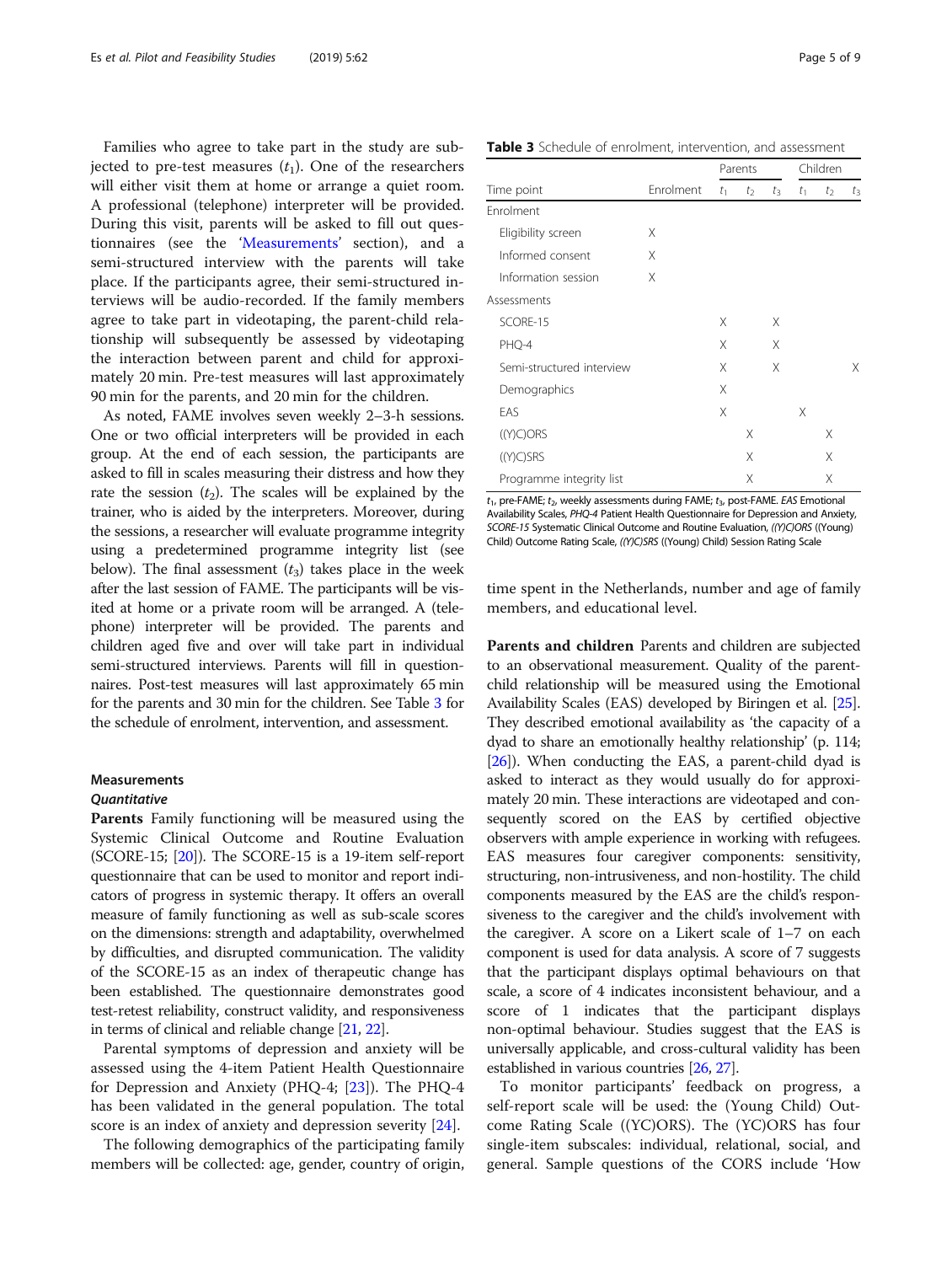am I doing?' and 'How are things in my family?'. To assess therapeutic alliance, the (Young Child) Sessions Rating Scale ((YC)SRS) will be used. The four single-item subscales of the (YC)SRS include relationship, goals and topics, approach and method, and overall. Both the (YC)ORS and the (YC)SRS are visual and analogue. Both scales have demonstrated adequate validity, solid reliability, and high feasibility [\[28](#page-8-0), [29](#page-8-0)].

Programme integrity To evaluate whether the programme is feasible and can be executed as intended, we developed a programme integrity list. This checklist is based on the four dimensions of programme integrity [[30\]](#page-8-0): (1) Adherence, the specified components of the programme; (2) Exposure, the extent to which family members are exposed to the programme, by monitoring presence and duration (presence is measured by registering the number of minutes each family is present and duration by monitoring the duration of each session in minutes); (3) *Quality of delivery*, therapeutic skills and competence, measured by scoring items such as 'zoomed in on problematic interactions' and 'allowed participants to practise with learned behaviours'; (4) Participant responsiveness, measured by assessing reactions during the session, including positive interactions (e.g. laughter) and active participation. Additional questions about participant responsiveness will be asked during the semi-structured interview  $(t_3)$ . We aim to observe all FAME sessions offered during this study. All assessors will be trained in using the programme integrity list. Two independent assessors will be present during several sessions to fill in the programme integrity list. Inter-rater reliability will be calculated.

# **Oualitative**

Parents and children To further investigate the feasibility and acceptability of FAME, semi-structured interviews with parents are held at  $t_1$  and  $t_3$ . During  $t_1$ , we aim to assess (1) whether participants feel that distressing experiences before, during, and after the flight have impacted their parenting skills and the parent-child relationship, (2) social support, (3) how participants cope with stressors, and (4) expectations concerning FAME. During  $t_3$ , we aim to (1) study participants' evaluations of the programme in terms of usefulness; (2) evaluate programme outcomes: social support, coping strategies, and the parent-child relationship; and (3) evaluate participant responsiveness. Open-ended questions will be posed to the family members. Subsequently, family members score their answers on a 5-point Likert scale. For example, the open-ended question "Which component of the programme was most helpful to you, and why?", is followed by scoring the question "How helpful was this component?" on a 5-point Likert scale (1 not helpful to 5 very helpful). The topic list is based on brainstorm sessions with researchers and developers of the FAME programme.

# Statistical analysis

# Analysis of quantitative data

Quantitative data-analysis will be conducted using SPSS 23 (IBM Statistics). Descriptive statistics of demographic data, the programme integrity list, and the rating scales will be presented for all participants. For continuous variables, means, standard deviations, medians, and ranges will be reported. For categorical variables, numbers and percentages will be reported.

To test the hypothesis that families living at family facilities have more problems concerning the parent-child relationship and family functioning and higher parental symptoms of anxiety and depression than families living at asylum centres, pre-test scores on the EAS, PHQ-4, and SCORE-15 will be compared between these two groups using independent  $t$  tests.

To evaluate whether undergoing FAME coincides with a reduction in parental symptoms of anxiety and depression and improvement in family functioning, differences between the pre- and post-test scores on the SCORE-15 and PHQ-4 will be calculated. If more than 40 participants have completed the pre- and post-test measures, a mixed-design ANOVA will be executed. However, if there is a large amount of missing data, or if less than 40 participants have completed pre-test and post-test measures, two independent  $t$  tests will be executed. In addition to statistical significance, it is important to report any meaningful clinical change when studying the impact of an intervention. Calculating the Reliable Change Index (RCI), as proposed by Jacobson and Truax [[31\]](#page-8-0), allows us to do so. Using the RCI, we will calculate whether the differences in the scores between  $t_1$  and  $t_3$ are greater than the measurement error. A calculated RCI larger than |1.96| indicates a clinically reliable change with 95% certainty. The RCIs allows us to determine the numbers of participants improved, unchanged, and worsened from  $t_1$  to  $t_3$ .

## Analysis of qualitative data

All audio-recorded interviews will be transcribed verbatim. Data of the semi-structured interviews will be analysed using the qualitative data analysis software programme MAXQDA 10. The current study uses the General Inductive Approach as proposed by Thomas [[32\]](#page-8-0). The approach is often used in qualitative data analysis. Data analysis is guided by the evaluation objectives. Using the General Inductive Approach for analysing qualitative evaluation data, the following five steps will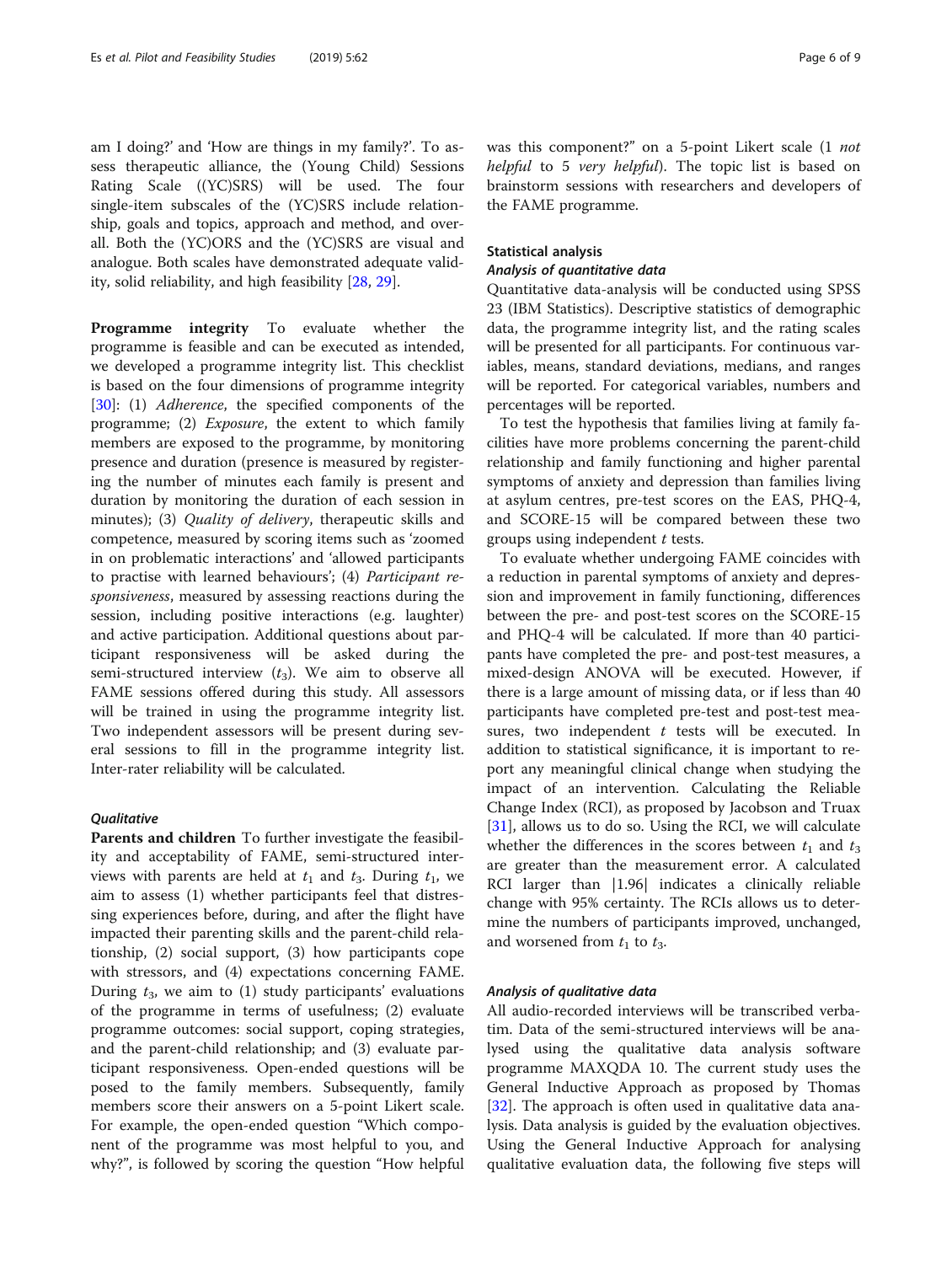be conducted: (1) initial reading of the text, (2) identifying specific text fragments related to the research questions, (3) labelling fragments to create categories, (4) reducing overlap and redundancy, and (5) describing the most important categories. These steps will result in three to eight outcome categories capturing the key aspects of the most important themes. Reliability of the qualitative data analysis will be assessed by independent parallel coding by two researchers during step 3 and 5.

## Integrating quantitative and qualitative data

Quantitative and qualitative data from each family will be combined in one document. Findings regarding the evaluation of FAME derived from qualitative and quantitative data will be integrated for each family by analysing whether (1) qualitative and quantitative findings lead to similar or different conclusions and (2) qualitative findings can provide more in-depth information to the quantitative findings. In addition, we will compare the qualitative and quantitative findings of all families that took part in the study and analyse whether any differences or similarities exist.

## Data management

Each family will be linked to an administration number. The data will be saved under the administration numbers on the protected IT environment of the Foundation Centrum '45. The data analysis will be performed at the Foundation Centrum '45. The handling of personal data complies with the General Data Protection Regulation.

# Discussion

The current study is designed to evaluate the feasibility, acceptability, and potential effectiveness of FAME, a preventive programme for asylum-seeker families. Moreover, potential baseline differences in the parent-child relationship, parental symptoms of anxiety and depression, and family functioning between families living in asylum centres and families living in family facilities are investigated. Although a large body of research supports the idea that family processes, the parent-child relationship, and the community play a central role in the development and well-being of the child, these processes received little attention in preventive interventions developed for these at-risk families [[9](#page-7-0)]. Moreover, no studies have yet evaluated FAME [[6\]](#page-7-0). This study will inform us on how to improve programme elements and the implementation of FAME.

FAME aims to strengthen and support potential resources within and outside of the families. The current study will indicate whether FAME is a feasible and acceptable programme when offered in a naturalistic setting. An important strength of this study is the inclusion of qualitative data, in addition to various quantitative measures. Conducting semi-structured interviews with the participants enables us to hear the voices of the participants about how they experience the programme and whether they feel it has helped them to deal with the consequences of previous and current stressors.

When executing the proposed study, several barriers can be anticipated. For example, when working with asylum-seeker families, we have to keep into account the many relocations the families are faced with. Families living in asylum centres are often placed in another centre or move away from the centre after the asylum has been granted. Families living at family locations risk deportation. These replacements can result in heightened levels of dropout. Moreover, asylum-seekers are faced with post-migration stressors concerning acculturation and resettlement, such as financial issues, language barriers, and facing an insecure future. These continuous stressors might make it difficult to prioritize preventive programmes such as FAME  $[3, 9]$  $[3, 9]$  $[3, 9]$ . To deal with these issues concerning recruitment and inclusion, trainers will collaborate with local health teams in order to reach families, inform them about FAME, and remind them of the sessions as best as possible. To further inform families, the initial information session will focus on disclosing the aim of FAME and the study and clarify mutual expectations. Finally, in order to overcome barriers, FAME is offered at the living locations of the families, diminishing travelling costs and time spent travelling. Nevertheless, the current study will not be able to eliminate dropout as a result of factors such as relocation. These barriers underline the need for studying the feasibility of FAME.

The current study holds several limitations. Because of the small sample size and convenience sampling, the results and their generalizability should be interpreted with caution. Moreover, concerning our objective to establish the potential effectiveness of FAME, we will be unable to attribute any potential effects to FAME as a result of the lack of a control group. However, in line with the developmental cycle proposed by Weine [\[19](#page-7-0)], the scope of the current study is not to provide such an extensive evaluation, but to take a next step in the development of a recently developed programme. Possibly, the study will allow us to determine important parameters to estimate the sample size and detectable effect sizes for potential future, larger studies assessing the effectiveness and implementation of FAME.

In conclusion, this is the first study examining the feasibility, acceptability, and preliminary effectiveness of the secondary preventive programme FAME. Our aim is to contribute to the still limited knowledge on preventive programmes for asylum-seeker families. By developing a programme designed to prevent further development of emotional reactions and to improve family functioning,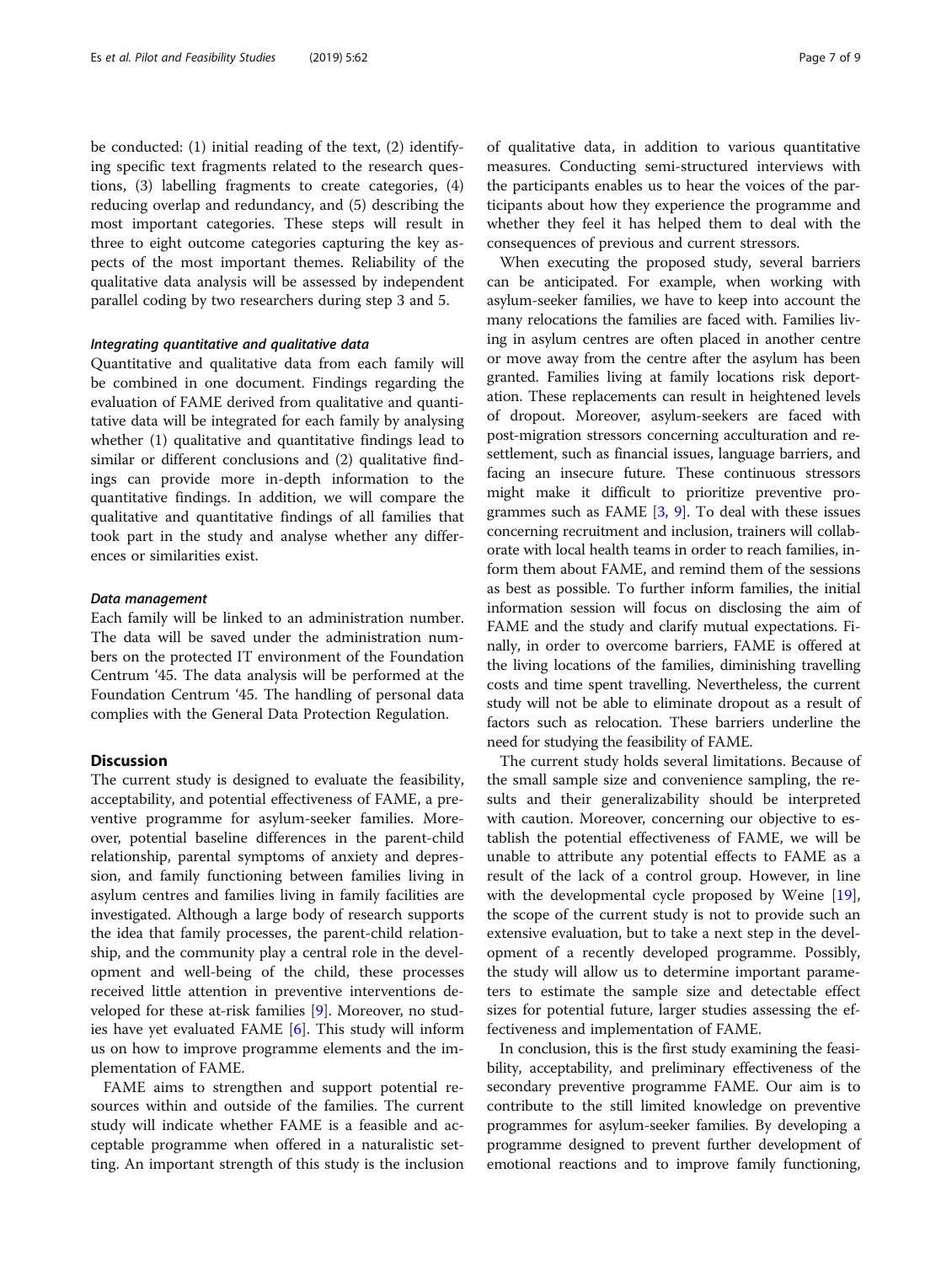<span id="page-7-0"></span>we aim to support these at-risk families preparing for resettlement in a new country, or those facing deportation.

# Trial status

Recruitment commenced in September 2018. The approximate trial duration is 12 months. The trial was registered in the Dutch Trial Register (TC = NTR6934) on January 8 2018 ([http://www.trialregister.nl/trial/6723\)](http://www.trialregister.nl/trial/6723).

## Abbreviations

((Y)C)ORS: ((Young) Child) Outcome Rating Scale; ((Y)C)SRS: ((Young) Child) Session Rating Scale; EAS: Emotional Availability Scales; FAME: Family Empowerment; MFT: Multi-family therapy; PHQ-4: Patient Health Questionnaire for Depression and Anxiety; RCI: Reliable Change Index; SCORE-15: Systemic Clinical Outcome and Routine Evaluation

## Acknowledgements

We would like to thank the participating family members in advance. Moreover, we thank Marieke Sleijpen for her advising role in drafting the study protocol. Finally, we are grateful to Stichting Kinderpostzegels, for facilitating this study.

## Funding

The study is funded by Stichting Kinderpostzegels.

#### Availability of data and materials

Not applicable.

## Authors' contributions

CvE and TM designed the study. MZ, HtB, and PB advised about the design of the study protocol. CvE drafted the manuscript, which was critically reviewed by all authors. All authors read and approved the final manuscript.

#### Ethics approval and consent to participate

Ethical approval has been obtained from the Medical Research Ethics Committee of the Leiden University Medical Centre.

#### Consent for publication

Not applicable.

## Competing interests

The authors declare that they have no competing interests.

## Publisher's Note

Springer Nature remains neutral with regard to jurisdictional claims in published maps and institutional affiliations.

## Author details

<sup>1</sup> Foundation Centrum '45, Arq Psychotrauma Expert Group, Nienoord 13, 1112XE Diemen, The Netherlands. <sup>2</sup>Arq Psychotrauma Expert Group, Diemen, The Netherlands. <sup>3</sup>Department of Clinical Psychology, Utrecht University, Utrecht, The Netherlands. <sup>4</sup>Dutch Knowledge Centre for Child and Adolescent Psychiatry, Utrecht, The Netherlands. <sup>5</sup>Impact, Arq Psychotrauma Expert Group, Diemen, The Netherlands.

## Received: 24 August 2018 Accepted: 4 April 2019 Published online: 27 April 2019

## References

- 1. UNHCR. Global trends: forced displacement in 2017. Geneva: UNHCR; 2018.
- 2. Fazel M, Reed RV, Panter-Brick C, Stein A. Mental health of displaced and refugee children resettled in high-income countries: risk and protective factors. Lancet. 2012;379(9812):266–82. Available from: [https://doi.org/10.](https://doi.org/10.1016/S0140-6736(11)60051-2) [1016/S0140-6736\(11\)60051-2.](https://doi.org/10.1016/S0140-6736(11)60051-2)
- Li SSY, Liddell BJ, Nickerson A. The relationship between post-migration stress and psychological disorders in refugees and asylum seekers. Curr Psychiatry Rep. 2016:1–9 Available from: [https://doi.org/10.1007/s11920-016-](https://doi.org/10.1007/s11920-016-0723-0) [0723-0.](https://doi.org/10.1007/s11920-016-0723-0)
- 4. COA. Typen locatie [Internet]. Cited March 28, 2019. Available from: [https://](https://www.coa.nl/nl/opvanglocaties/typen-locaties) [www.coa.nl/nl/opvanglocaties/typen-locaties.](https://www.coa.nl/nl/opvanglocaties/typen-locaties)
- 5. COA, Werkgroep Kind in azc. Leefomstandigheden van kinderen in asielzoekerscentra en gezinslocaties. Woerden: Pharos; 2018.
- 6. Mooren T, Bala J. Goed ouderschap in moeilijke tijden: Handleiding voor meergezinsgroepen met vluchtelingen; 2016.
- 7. Weine SM, Ware N, Hakizimana L, Tugenberg T, Currie M, Dahnweih G, et al. Fostering resilience: protective agents, resources, and mechanisms for adolescent refugees' psychosocial well-being. Adolesc Psychiatry (Hilversum). 2014;4(4):164–76.
- Fazel M, Wheeler J, Danesh J. Prevalence of serious mental disorder in 7000 refugees resettled in western countries: a systematic review. Lancet. 2005; 365(9467):1309–14.
- 9. Fazel M, Betancourt TS. Review: Preventive mental health interventions for refugee children and adolescents in high-income settings. Lancet Child Adolesc Health. 2017;4642(November) Available from: [https://doi.org/10.](https://doi.org/10.1016/S2352-4642(17)30147-5) [1016/S2352-4642\(17\)30147-5.](https://doi.org/10.1016/S2352-4642(17)30147-5)
- 10. Almqvist K, Broberg AG. Young children traumatized by organized violence together with their mothers - the critical effects of damaged internal representions. Attach Hum Dev. 2003;5(4):367–80.
- 11. Ee van E, Hein I, Bala J, Mooren T. Multifamily therapy met vluchtelingengezinnen: van oorlog naar veiligheid. Kind Adolesc. 2014;35(3): 205–2015.
- 12. Allen JG, Fonagy P, Bateman A. Mentalizing in clinical practice. Washington: American Psychiatric Publishing, Inc; 2008.
- 13. Fonagy P, Bateman AW. Mechanisms of change in mentalisation-based therapy with BPD. J Clin Psychol. 2006;62(4):411–30.
- 14. Laqueur HP, Laburt HA, Morong E. Multiple family therapy. Curr Psychiatr Ther. 1964;4:150–4 [cited 2017 Nov 20]. Available from: [http://www.ncbi.nlm.](http://www.ncbi.nlm.nih.gov/pubmed/14281131) [nih.gov/pubmed/14281131](http://www.ncbi.nlm.nih.gov/pubmed/14281131).
- 15. Lemmens GMD, Eisler I, Buysse A, Heene E, Demyttenaere K. The effects on mood of adjunctive single-family and multi-family group therapy in the treatment of hospitalized patients with major depression: a 15-month follow-up study. Psychother Psychosom. 2009;78(2):98–105. Available from: <https://www.ncbi.nlm.nih.gov/pubmed/19218828>.
- 16. Gelin Z, Cook-Darzens S, Hendrick S. The evidence base for multiple family therapy in psychiatric disorders: a review (part 1). J Fam Ther. 2017;40(3):1– 24.
- 17. O'Shea MD, Phelps R. Multiple family therapy: current status and critical appraisal. Fam Process. 1985;24(4):555–82. Available from: [https://onlinelibrary.](https://onlinelibrary.wiley.com/doi/abs/10.1111/j.1545-5300.1985.00555.x) [wiley.com/doi/abs/10.1111/j.1545-5300.1985.00555.x](https://onlinelibrary.wiley.com/doi/abs/10.1111/j.1545-5300.1985.00555.x).
- 18. Asen E. Multiple family therapy: an overview. J Fam Ther. 2002;24(1):3–16 Available from: <http://doi.wiley.com/10.1111/1467-6427.00197>.
- 19. Weine SM. Developing preventative mental health interventions for refugee families in resettlement. Fam Process. 2011;50(3):410–30 Available from: [http://onlinelibrary.wiley.com/doi/10.1111/j.1545-5300.2011.01366.x/full3989.](http://onlinelibrary.wiley.com/doi/10.1111/j.1545-5300.2011.01366.x/full3989)
- 20. Stratton P, Lask J, Bland J, Nowotny E, Evans C, Singh R, et al. Detecting therapeutic improvement early in therapy: validation of the SCORE-15 index of family functioning and change. J Fam Ther. 2014;36(1):3–19.
- 21. Hamilton E, Carr A, Cahill P, Cassells C, Hartnett D. Psychometric properties and responsiveness to change of 15- and 28-item versions of the SCORE: a family assessment questionnaire. Fam Process. 2015;54(3):454–63.
- 22. Stratton P, Bland J, Janes E, Lask J. Developing an indicator of family function and a practicable outcome measure for systemic family and couple therapy: the SCORE. J Fam Ther. 2010;32(3):232–58.
- 23. Löwe B, Wahl I, Rose M, Spitzer C, Glaesmer H, Wingenfeld K, et al. A 4-item measure of depression and anxiety: validation and standardization of the Patient Health Questionnaire-4 (PHQ-4) in the general population. J Affect Disord. 2010;122(1–2):86–95 Available from: [https://doi.org/10.1016/j.jad.](https://doi.org/10.1016/j.jad.2009.06.019) [2009.06.019.](https://doi.org/10.1016/j.jad.2009.06.019)
- 24. Kroenke K, Spitzer RL, Williams JBW, Lowe B. An ultra-brief screening scale for anxiety and depression: the PHQ-4. Psychosomatics. 2009;50(6):613–21. Available from: [https://www.ncbi.nlm.nih.gov/pubmed/19996233.](https://www.ncbi.nlm.nih.gov/pubmed/19996233)
- 25. Biringen Z, Robinson JL, Emde RN. Appendix B: The Emotional Availability Scales (3rd ed.; an abridged Infancy/Early Childhood Version). Attach Hum Dev. 2000;2(2):256–70 Available from: [http://www.tandfonline.com/doi/abs/](http://www.tandfonline.com/doi/abs/10.1080/14616730050085626) [10.1080/14616730050085626.](http://www.tandfonline.com/doi/abs/10.1080/14616730050085626)
- 26. Biringen Z, Derscheid D, Vliegen N, Closson L, Easterbrooks MA. Emotional availability (EA): theoretical background, empirical research using the EA scales, and clinical applications. Dev Rev. 2014;34(2):114–67 Available from: [https://doi.org/10.1016/j.dr.2014.01.002.](https://doi.org/10.1016/j.dr.2014.01.002)